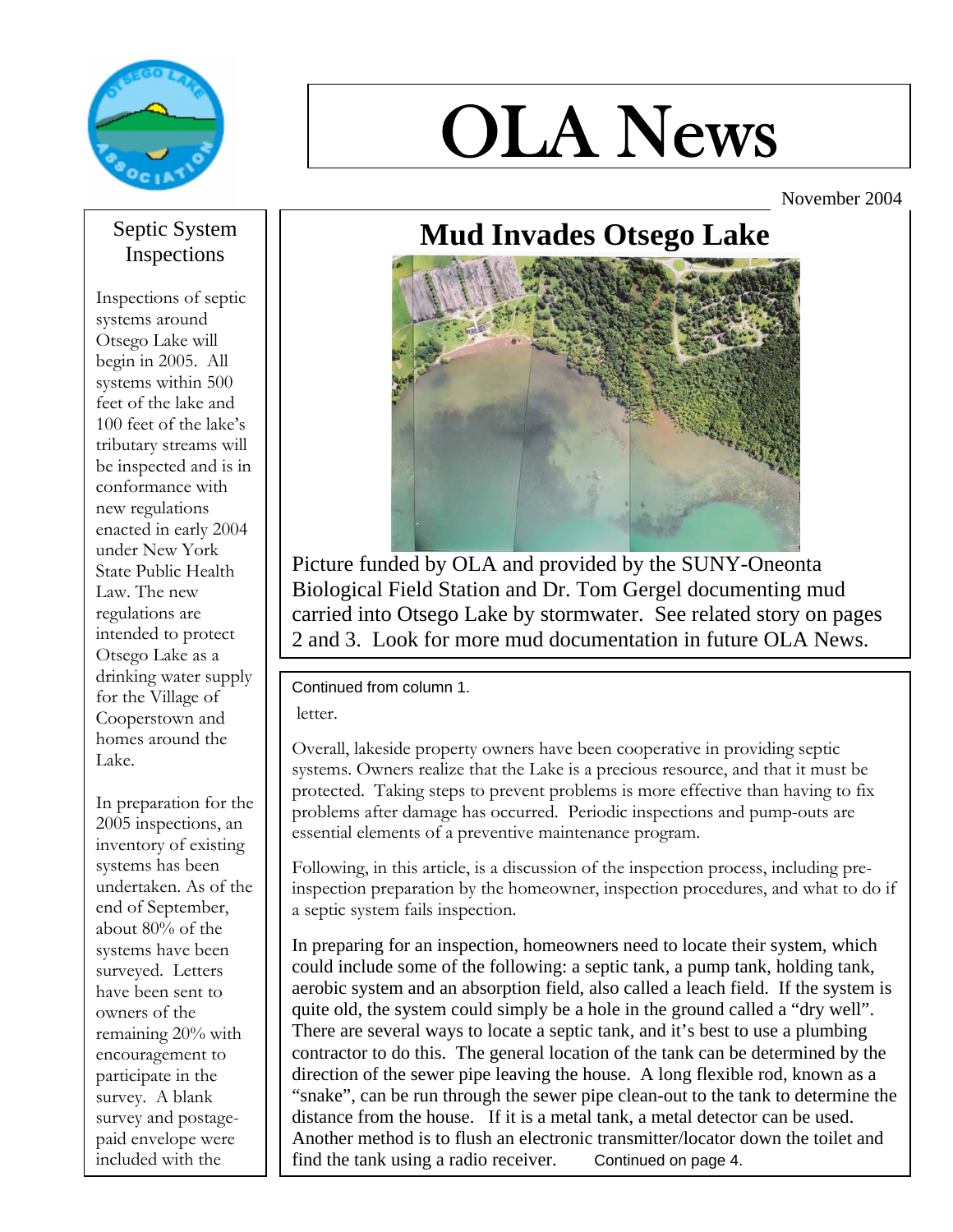# **Simple Solutions may Help Reduce Lake Sediments & Weeds**

We all know the problem. Sediments are filling in areas of Otsego Lake. They make it difficult for lake trout to spawn and they facilitate the growth of the noxious exotic plant, Eurasian water-milfoil. A big part of the solution may lie in the little things that happen around the lake.

#### **Lake trout need clean gravel and cobbles to spawn.**

Wes Tibbit's research with the Biological Field Station documents the fact that our lake trout are spawning in mere inches of lake water due to the lack of clean substrates in depths greater than one foot.

#### **There are a few things you should know about lake weeds.**

The most obnoxious weed in our lake is Eurasian water-milfoil. This plant generally grows in water three to 15 feet deep. In clear lakes, with zebra mussels, it can grow in deeper water. In many lakes, Eurasian water-milfoil forms a canopy which frustrates all recreational uses. In Otsego Lake we have a number of aquatic insects that eat the plant inhibiting canopy formation; nevertheless, in some areas of our Lake it grows to heights noticeable by swimmers.

It thrives in areas where lots of mud and soil are washed into the lake. Like asparagus, it has the ability to push through lots of soil to grow. Native aquatic plants, which are rarely a problem, can't push through the mud. In areas where a lot of mud and soil are being dumped into the lake, milfoil will take over and native aquatic plants will disappear.

#### **We can use what we know about milfoil to help prevent the problem before it starts.**

The first thing we can do is prevent erosion around the lake.

#### Erosion = Mud = Weed Problems

Milfoil thrives in lake locations where mud is dumped. As the rainwater flows through channels in ditches, constructions sites and driveways, the water in the lake becomes muddy. As this mud settles to the bottom, it stifles native plants and allows milfoil to grow without competition from native plants.

Matt Albright of the SUNY-Oneonta Biological Field Station tells us that almost 10,000 tons of mud are washed into Otsego Lake each year. (That's a lot of mud.)

#### **How do we prevent mud from getting into the lake inhibiting trout spawning and fueling weed problems?**

The easy answer is that we need to slow the water down before it gets to the lake. Fast moving water can carry a lot of mud and soil with it. If the water is blocked or slowed, much of the soil will settle out of the water.

 **Buffer Zones** are tall plants planted along stream banks and the lakefront. These tall grasses and shrubs slow the water down as it runs downhill. Much of the dirt will settle out of the water and be trapped in the taller plants. Many experts recommended buffer strips that were 40 to 60 feet wide although some maintain that 20 to 30 foot wide strips will do the job..



"Landscaping for Wildlife and Water Quality" by Minnesota Department of Natural Resources

- **Wetlands are natural buffer zones.** They naturally slow and clean the water before it gets into the lake. The more wetlands that are around the lake, the less mud that gets into the lake. This is why efforts to preserve wetlands around the lake are so important.
- **Construction sites should have silt fencing.**  This is the short black plastic fence that surrounds large construction sites. It prevents the site's disturbed mud and dirt from getting into the lake. **- continued on Page 3 -**

**Page 2**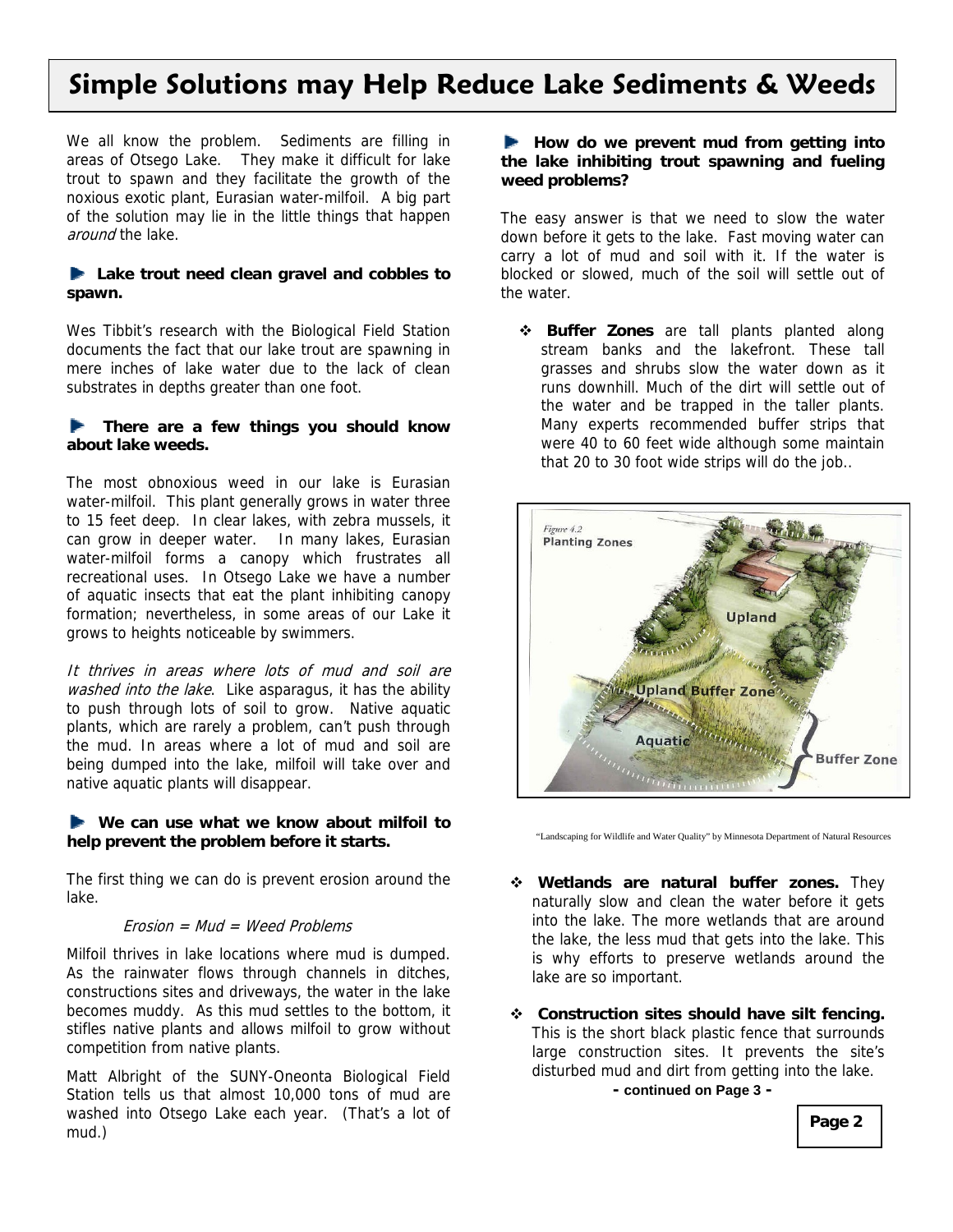# **Simple Solutions may Help Reduce Lake Sediments & Weeds**

Around Otsego Lake, local municipalities determine erosion control for construction sites smaller than one acre. Many municipalities with lakes require construction sites to put silt fencing and hay bales on all construction proximate to their lakes. We recommend regulations requiring effective erosion controls for any excavation within 1,000 feet of the lake or 500 feet of any stream. For examples of these regulations, see the NYSS Planning Federations recommendations at www.nypf.org.

 **Ditches can dump large amounts of dirt into the lake.** Ditches that are dug and left with bare dirt bottoms tend to wash out and dump dirt into the lake. Last summer, plumes of dirt could be seen going into the lake where creeks emptied ditch water.

**Page 2**  houses from flooding. The key is to keep the This doesn't mean ditches are bad. We all know that ditches are needed to keep roads, yards and ditches from washing out. This can be done in several ways. The ditch can be planted with grass sod whose roots will hold the bottom soil together, or large stones and silt fence material can be put into the bottom of the ditch so the bottoms don't wash out.



 **Sediment traps** can also be placed in road culverts to settle out heavier dirt. These traps have to be cleaned out, but prevent a lot of sediment from getting to the lake. Keep in mind:

Erosion = Mud = Weed Problems

 **Breakwalls can add to the erosion problem.**  Waves hitting smooth, vertical breakwalls, which have been built along the lake to prevent erosion, bounce off the smooth walls and erode the bottom and adjacent unprotected shorelines.

Large stones and strong-rooted plants in front of, or instead of, a smooth breakwall will break up wave energy and diffuse it. This prevents the waves from bouncing back, ripping out the bottom and reintroducing nutrients into the lake.



If we all work together to lower the amount of mud getting into our lake, we will have an easier time with weeds and the lake trout will be able to spawn with less risk as they did in the past.

#### **Many people fertilize lake weeds without knowing it.**

One way that fertilizer gets into the lake is from lawn fertilizer. Rainwater carries fertilizers off the lawns around the lake when it rains. The fertilizers flow downhill into the ditches, creeks and streams and into the lake. Once they are in the lake, they help fuel algae and plant growth in the water just as they intensify grass growth on lawns.

Lawns don't need to be fertilized each year. A lawn left to grow 3 inches high and only fertilized as needed will help keep our lake less. . . green.

**For more information on lake landscaping, erosion control, and more, visit some of these web sites:** 

www.cric.org/riparianbuffers.htm www.co.cayuga.ny.us.wqma/greenthumbs www.nysfola.org



**We recommend Landscaping for Wildlife and Water Quality by Carrol Henderson for lakeside landowners looking to mitigate their impacts on the Lake. See http://mnlakes.org/main\_dev/new s/pdf/lakescaping.pdf**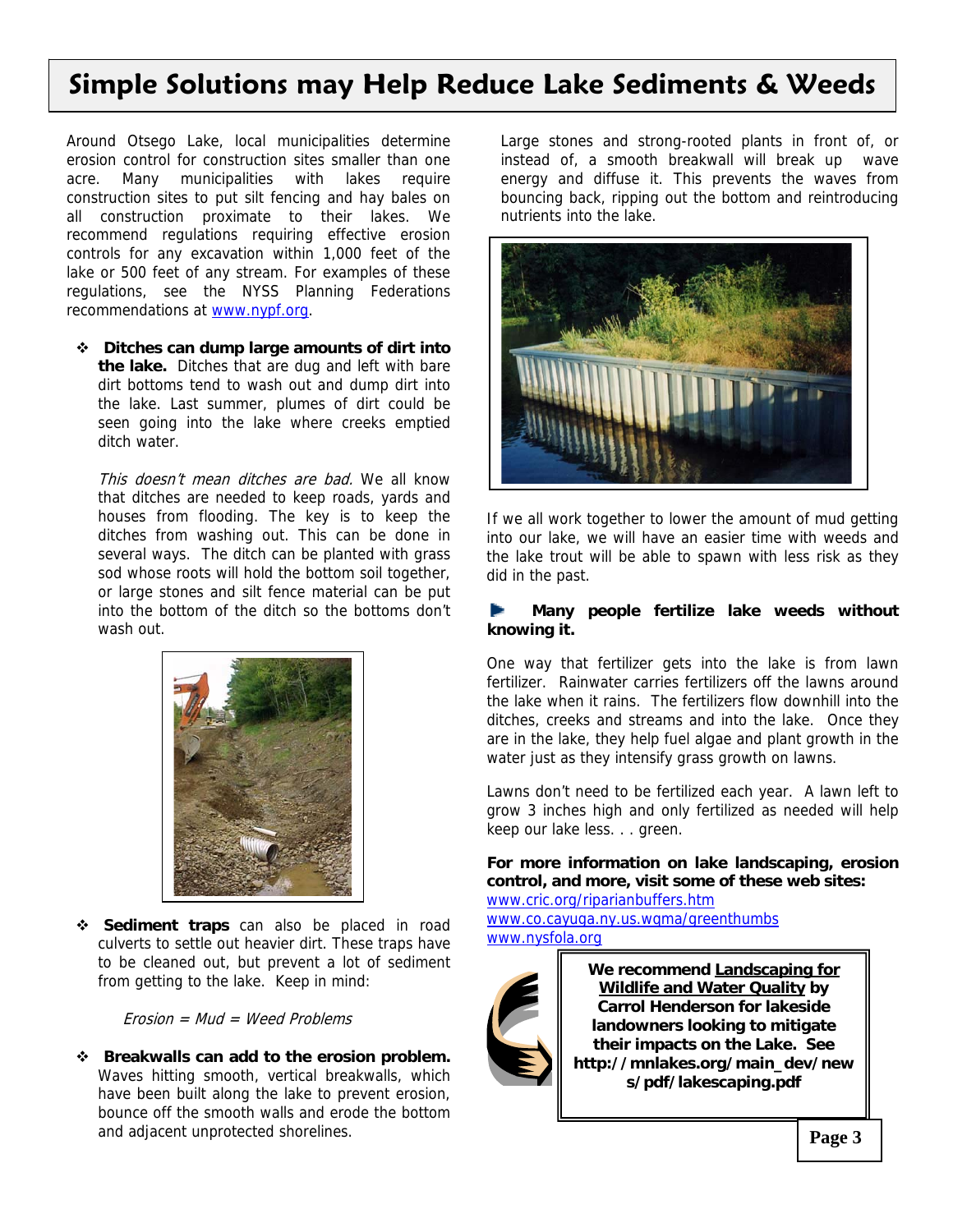#### Continued from page 1.

Once the tank is found, signs of a nearby absorption field are sought. These include a depression or mound, greener grass, and/or a wetter area.

Homeowners will be contacted by the Watershed Coordinator to schedule an inspection. The Watershed Coordinator will confirm that homeowners know the location of their system and request that they contact a septage hauler for pumping out the tank at the time of the inspection. A list of septage haulers will be provided to homeowners. A pump-out will not be required if the tank has been pumped within the past two years.

At the scheduled inspection date and time, the homeowner, septage hauler (if needed), and inspector will meet at the system location. The inspection will proceed as follows: (1) The septic tank is opened and visually inspected; (2) A flow test is performed by opening plumbing fixtures in the house and observing flow through the tank; (3) The tank is pumped out, if needed; (4) The tank is inspected for cracks, corrosion, and other structural defects. Baffles are also checked. If a pump tank is used, it is inspected similarly to the septic tank. Similar inspections are also done for aerobic systems and holding tanks. Aerobic systems are also required to have an annual maintenance contract with an authorized service contractor. The absorption area will also be checked to determine its apparent function. Dye testing and other diagnostic testing may also be required depending in the circumstances.

If the septic system fails the inspection, the property owner will be issued a "Notice of Violation" by the municipality Codes Enforcement Officer. The Notice will specify the violation, corrective action required, and date by which corrective action must be completed. Homeowners will have up to a year to correct the problem. Following the issuance of a Notice of Violation, the Watershed Coordinator will contact the homeowner to discuss options for rectifying the problem. An assessment will be completed looking at what failed and the reason why. Appropriate corrective action will depend on site conditions including soils, slope, land area available, and distance from the Lake. Resources available for design (engineers) and construction (contractors) will be identified. To obtain approval for a lakeside septic system, the homeowner must take the following steps: (a) hire a licensed professional engineer to design the system, (b) submit the design to the municipality Codes Enforcement Officer, who will (c) submit the design to the Watershed Supervisory Committee for approval. Once the system is approved, a Construction Permit will be issued and the homeowner can proceed with system installation.

Homeowners with questions about their septic system can contact the Watershed Coordinator at 607-547-6057.

Article submitted by Win McIntyre, Watershed Coordinator

### WANTED: No-Wake Zone Buoy Manager

A volunteer is needed for at least two half days each week April through October. This sainted individual should be a local resident at those times to facilitate coordination. Duties are fully negotiable, but could include:

- Managing buoy budget.
- Purchasing required supplies.
- Maintaining buoy records.
- Assembling buoys.
- Tending divers installing & maintaining buoys.
- Coordinating with Biological Field Station (BFS).
- Coordinating with Otsego County Soil & Water Conservation District.
- Coordinating with buoy contributors regarding new buoy locations.
- Coordinating, completing, & submitting applications for new buoy locations.

Interested parties should contact Paul Lord, BFS Divemaster/ Instructor at (607) 435-4989 or lordp@usa.net.

- Missed a meeting?
- Looking to purchase OLA apparel?
- Want to read OLA goals?

Go to your OLA website:

www.otsegolakeassociation.org